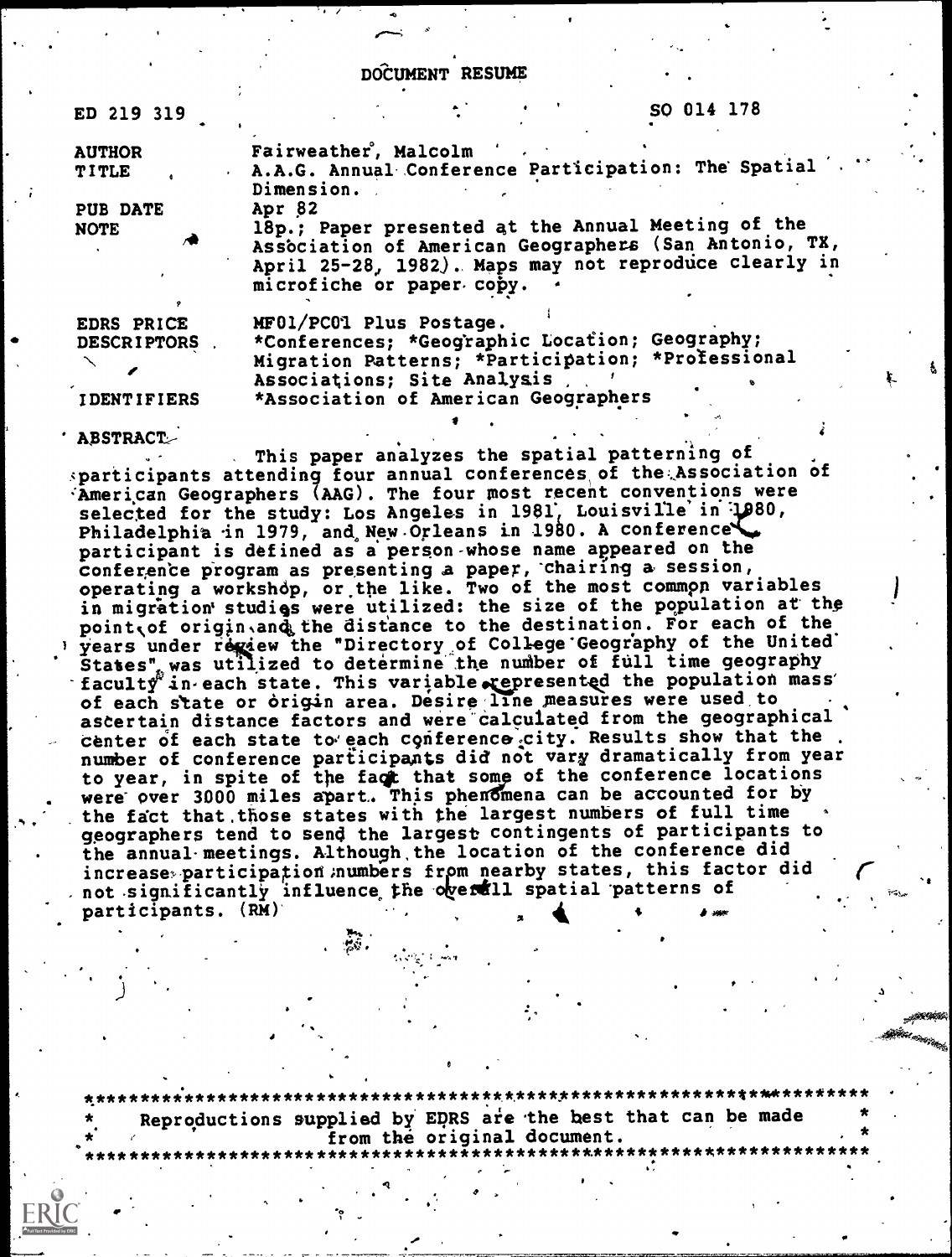U.S. DEPARTMENT DE EDJCATION<br>NATIONAL INSTITUTE OF EDUCATION EDUCATIONAL RESOURCES INFORMATION

X This document has been reproduced as received from the person or organization originating it Minor changes have been made to improve réproduction quality

. Points of view or opinions stated in this docu ment do not necessarily represent official NIE position or policy

"PERMISSION TO REPRODUCE THIS MATERIAL HAS BEEN GRANTED BY · Malcolm Fairweather

. TO THE EDUCATIONAL RESOURCES<br>∶INFORMATION CENTER (ERIC).''

#### A.A.G. Annual Conference Participation: The Spatial Dimension

219319

 $\mathbf{\Omega}$ 

50014175

Malcolm Fairweather Associate Professor/Chairman Department of Geography State University of New York Plattsburgh, New York 12901

Paper presented at the Annual Meeting' of the Association of American Geographers (San Antonio, TX, April 25-28; 1982).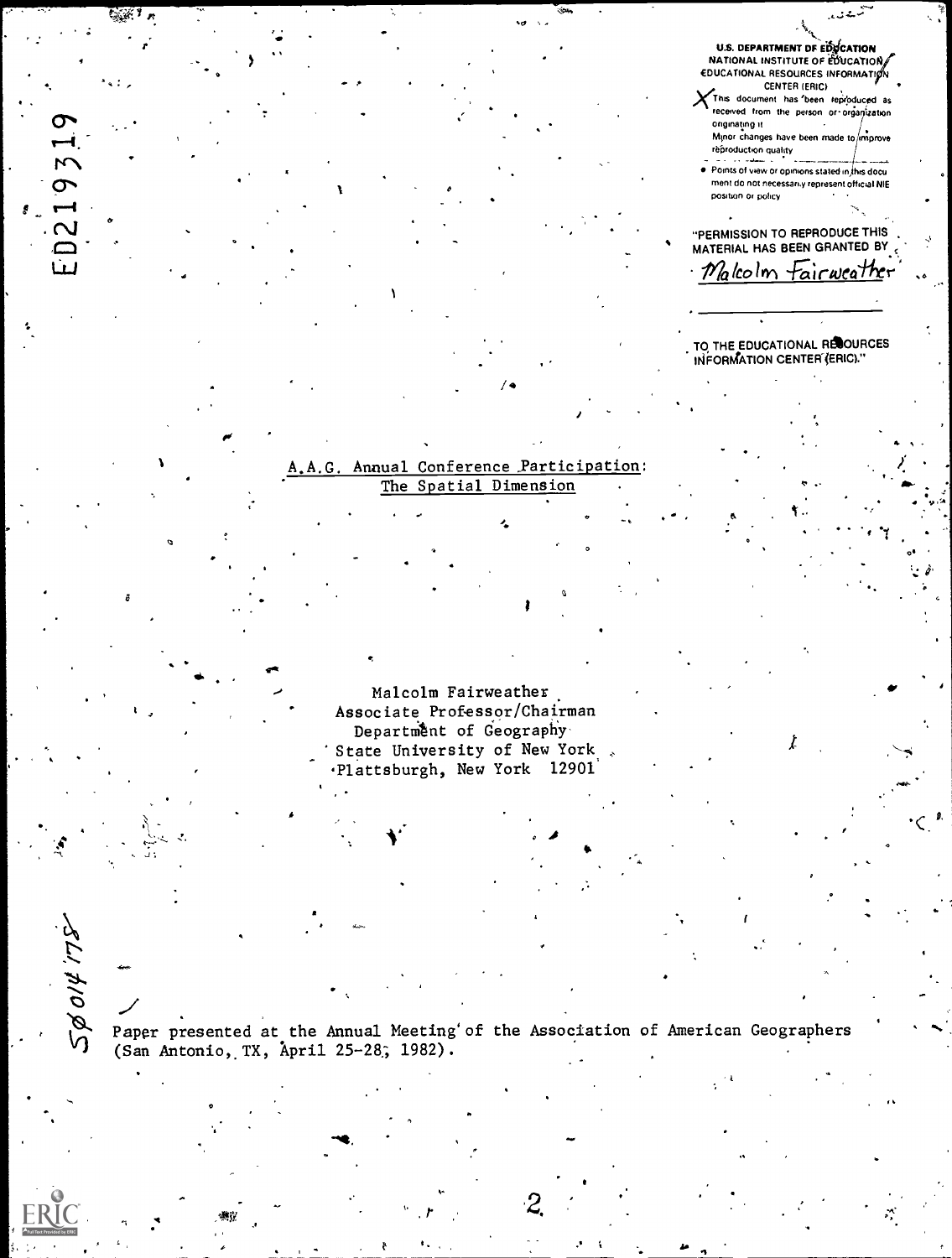### A.A.G. Annual Conference Participation: The Spatial Dimension

ABSTRACT: Attendance at AAG Annual. Conferences has come under much discussion recently. This paper analyses the spatial patterning of conference participants at the Los Angeles, Louisville, Philadelphia and New Orleans, meetings.

The 1981 meeting of the Association of American Seographers in Los Angeles assembled a record crowd of geographers for a west coast location, up some 650 persons from the 1350 that attended the Seattle convention in 1974. (1). . . Along with this increase in the number of registrants has been the increase in the number of conference participants. While some criticize the open type of convention it must be admitted that it has enabled geographers to freely present ideas and permitted many to extracate funds for travel by having their names placed on the conference program. While it is not the intention of this paper to debate the pro's. and roon's of the open type convention, this debate did raise interesting questions as to the national distributional patterns formed by conference participants and whether the spatial patterns change with the location of each annual meeting.

In order to assess the spatial patterning of conference participants attending AAG annual meetings, the four most recent conventions were selected (Los Angeles in 1981, Louisville in 1980, Philadelphia in 1979 and New Orleans in 1978). These sites represented a range of locations, both north and south, as well as east and west, upon which to base the studes The use of the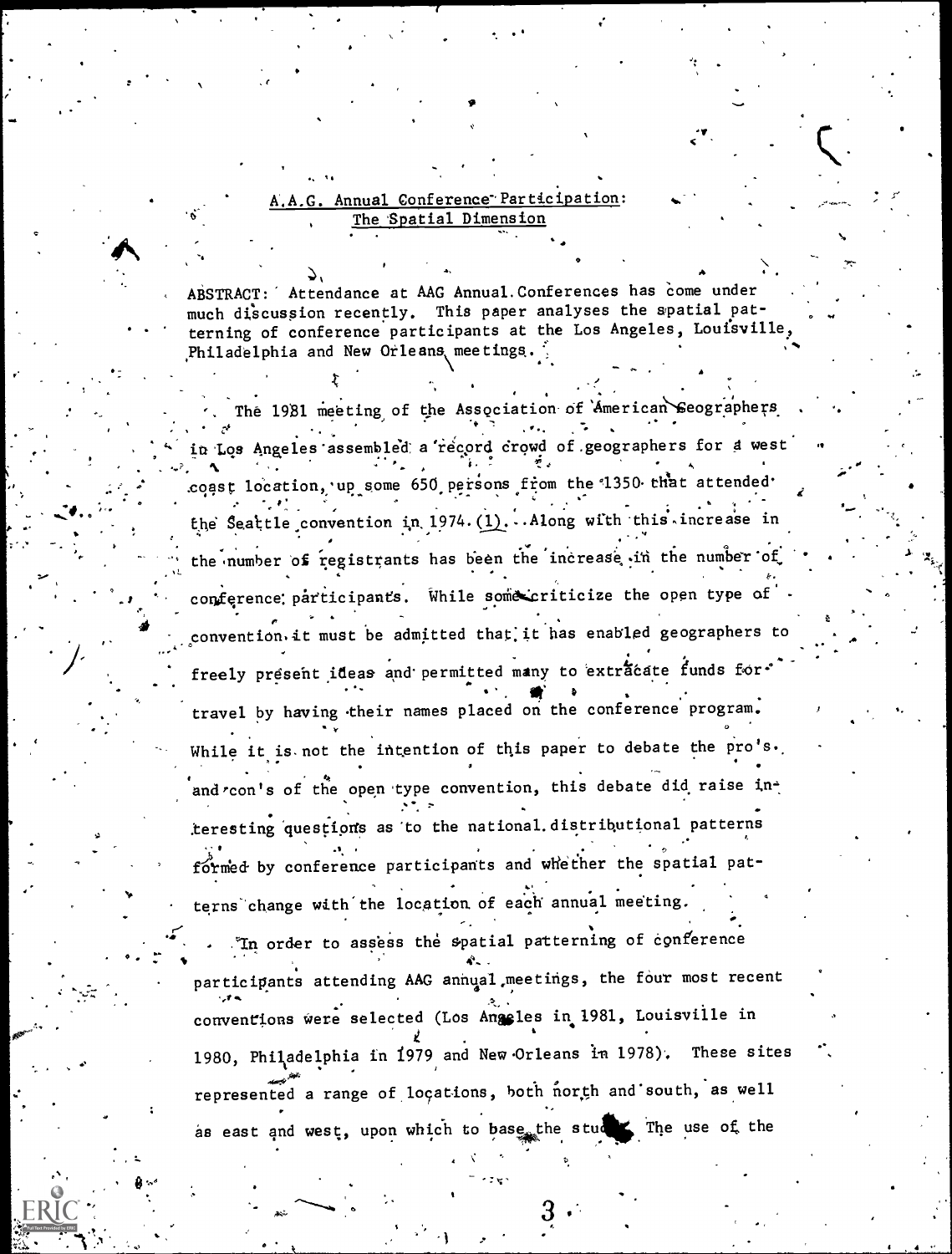term "conference participant" requires some clarification and a used here it was defined as a person whose name appeared on the conference program as presenting a .paper, chairing a session, operating a workshop or the like (2). 'Care was taken to make only one-notation for those persons whose name appeared in the . program more than once.

In this preliminary analysis two of the most common vari-. -. .- . N.s\_ . , ables in migration studies were utilized: (i) the size of the  $\mathbf{f}$ . . . -.: population at the point of origin; and (ii) the distance to the relational conditional conditional conditional destination. For each of the years under review the Directory of College Geography of the United States (3, 4) was utilized to determine the number of full time geography faculty in each state; this variable represented the population mass of each state or origin area. Desire line measures were used to ascertain distance factors and were calculated from the geographical . center of each state to each conference city. The study was restricted to the coterminous USA.

As may be seen from the maps the spatial patterning of the number of conference participants did not vary dramatically from year to year, inspite of the fact that some of the conference locations were over 3,000 miles apart. This phenomenon can be accounted for by the fact that those states with the largest 4 number's of full, time geographers tend to'send the largest con- ^ tingents of participants to the annual meetings. ,This factor

, and the set of  $\mathcal{A}$  , and  $\mathcal{A}$ 

 $\circ$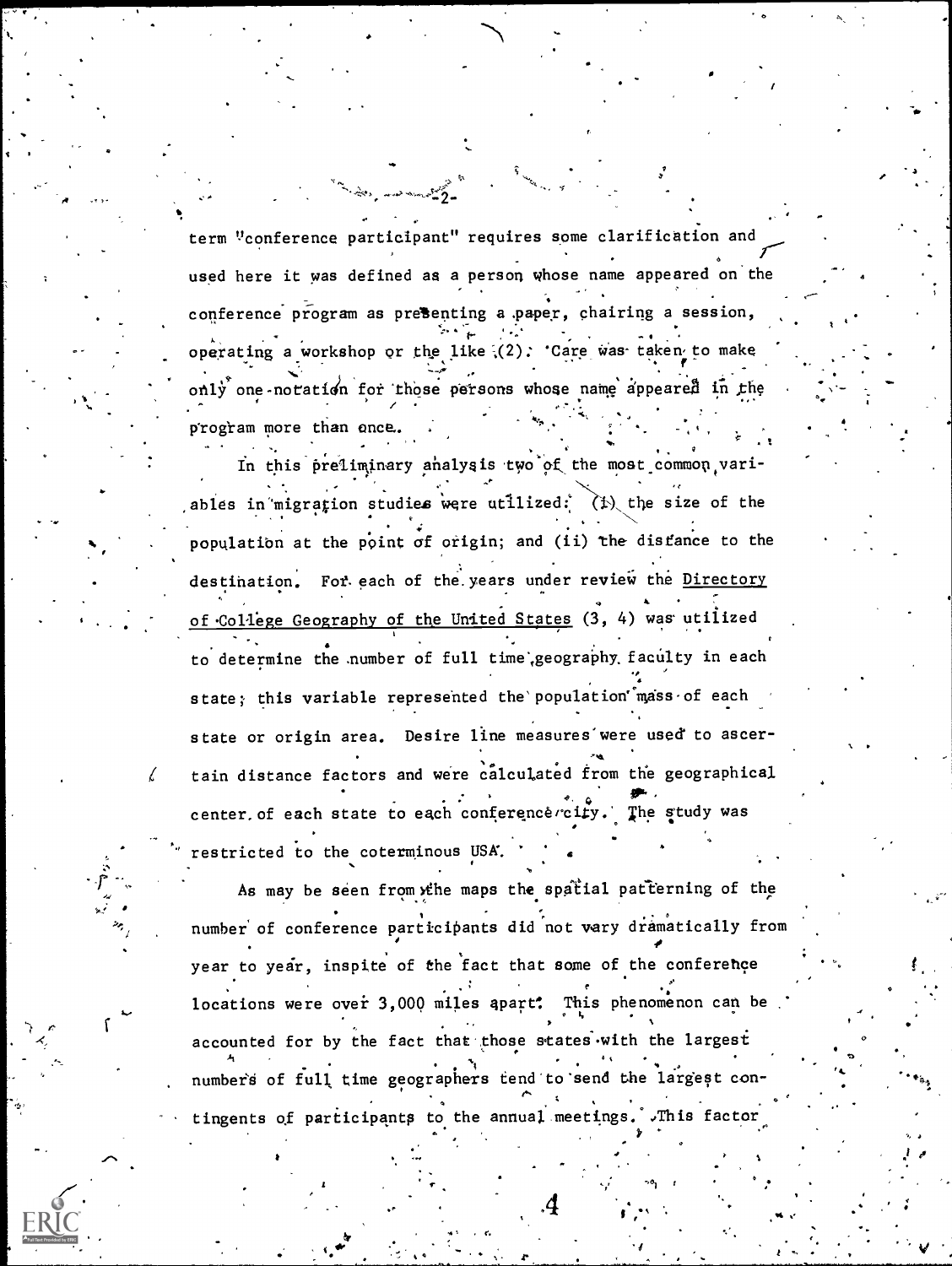is further supported by the high correlation coefficients representing the relationship between the numbers of conference participants and the number of full time geographers in each state (see Table I). It was noted, therefore, that states in the Midwest through to New York were consistently ranked high in their levels of conference participants, as were California and Texas. Although the location of the conference did increase participation numbers from nearby states 'this factor did not significantly influence the overall spatial patterns, of participants. This phenomenon was born out by the fact that the relationship between increasing distance from the conference site and the number of conference participants, although negative and signifying distance decay, was.not significant at the 0.05 confidence level. Thus the function of distance, from the conference site was not a variable to be considered as important'in this spatial patterning.

A visual comparison of the maps indicated that there was some degree similarity between the spatial patterning of the numbers of conference participants at each of annual meetings of the AAG under review and to test this hypothesis, Table II was calculated. The Coefficient of Geographical Association (sometimes called the Coefficient of Linkage or the Index of dissimilarity, depending upon the precise nature of the formula utilized) was used in the following form: (5)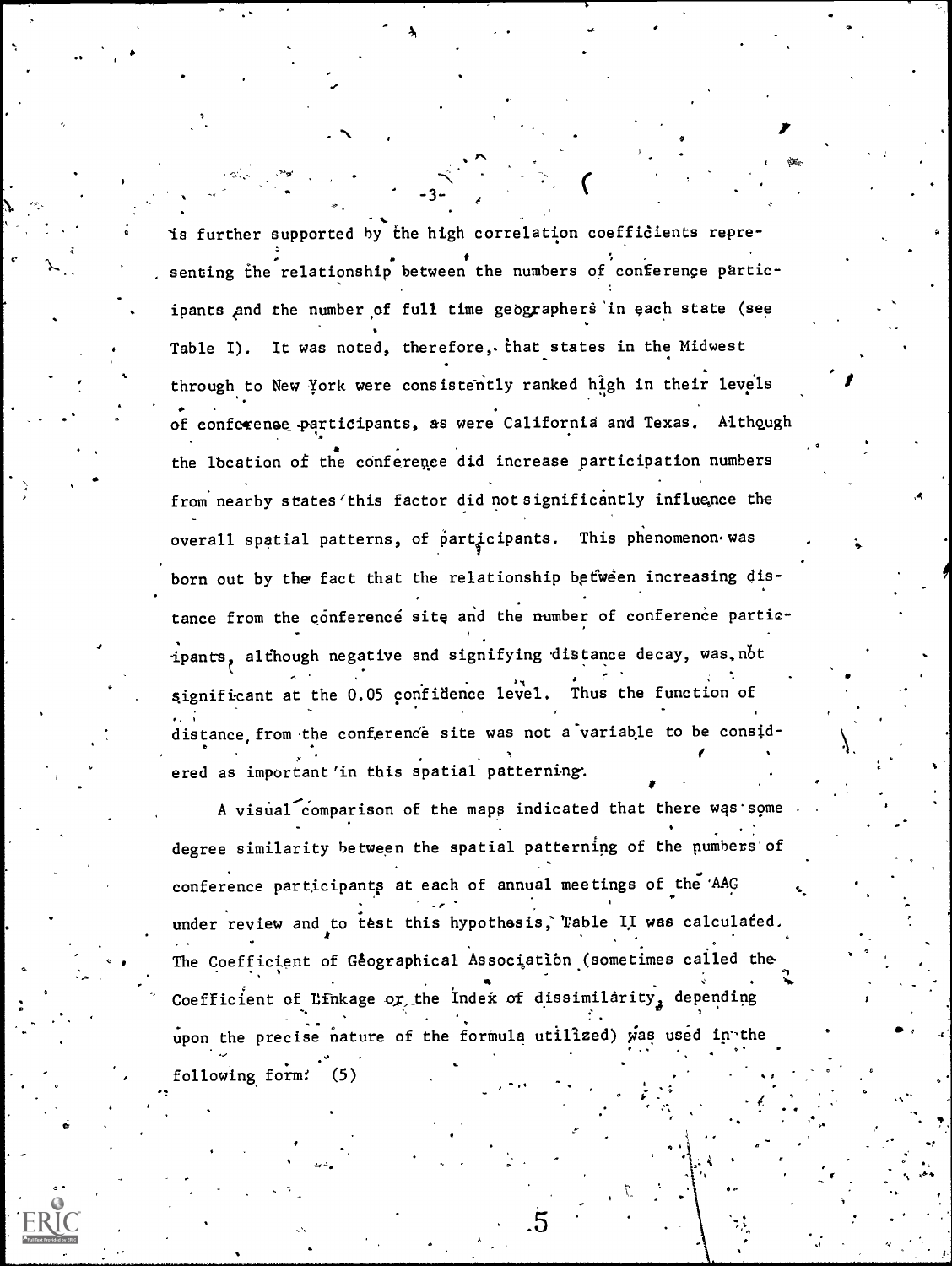$C_g = 1/2$   $\sum_{i=1}^{n}$   $\left| \frac{100X_i}{X_r} - \frac{100Y_i}{Y_r} \right|$ 

where:  $X_i$  and  $Y_i$  are the areal occurrences being investigated  $X_t$ and  $Y_t$  are the total occurrences in all areas. Since a low reading on the scale 0-100 indicates a high level of association between any two patterns being investigated, it may be stated that there is a measureable degree of spatial correspondence between the patterns of participants at the four conferences.

I It would seem from the foregoing that the location of the AAG annual meeting does little to change the distributional, pattern of conference participants. Furthermore, it would.seem that those states which house the greatest numbers of full time geographers are the ones that send the greatest number of participants to the annual meetings and that the influence of distance in this spatial patterning is of only limited significance.

6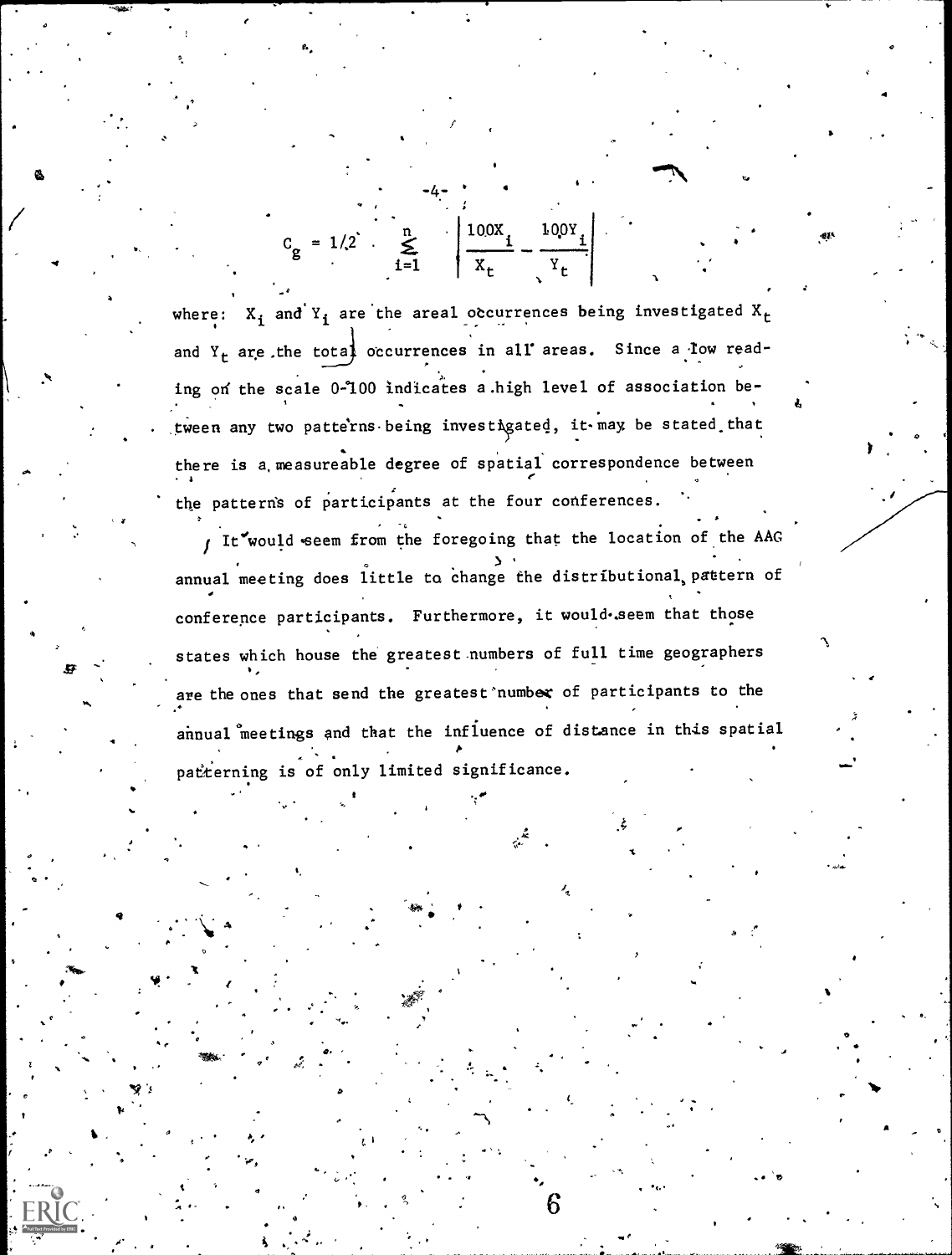#### Literature Cited

e Andreas Council

o

1991 - Jan Jawa

1 Association of American Geographers, Newsletter, Washington, 'D. C.: Volume 16, Number 6 (June 1981), 1.

-5-

2 Association of American Geographers, Annual Meeting Program, 1978, 1979, 1980 and 1581.

 $\mathcal{L}$ 

3 Monsebroten, Dale R. (ed.) Schwendeman's Directory of College Geography of the United States: . Richmond, Kentucky: The Geographical Studies Research Center, Eastern Kentucky University, Vol.  $XX$ , 1979; Vol. XXXI, 1980; and Vol. XXXII, 1981.

4 .Schwendeman, J.R., Sr. and Schwendeman, J.R., Jr. (eds.) Directory of College Geography of the United States: Richmond, Kentucky: The Geographical Studies and Research Center, Eastern Kentucky University, Vol. XXIX, 1978.

5 Smith, David M., Patterns in Human Geography, New York: Crane Russak and Company, Inc., 1975, 200-1 and 236-238.

 $\lambda$ 

r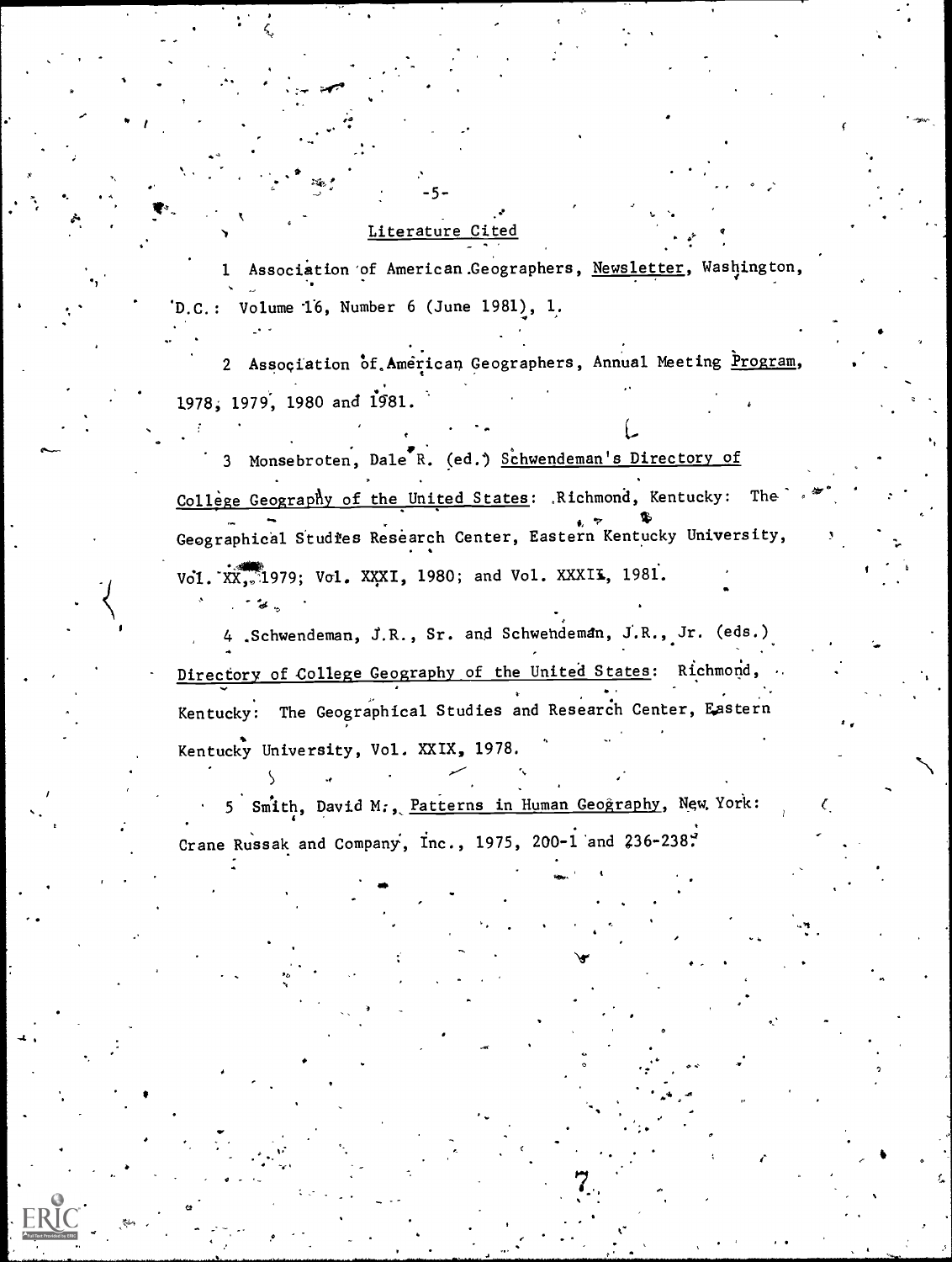## TABLE I

# Correlation Analysis

 $\mathcal{O}$  and  $\mathcal{O}$ 

**It is a set of the set of the set of the set of the set of the set of the set of the set of the set of the set of the set of the set of the set of the set of the set of the set of the set of the set of the set of the set** 

O

 $\wedge$ 

| Conference<br>Location | the Number of Full<br>Time Geographers |                                                             | Conference Participants and Conference Participants<br>and Distance from the<br>Conference Location |  |
|------------------------|----------------------------------------|-------------------------------------------------------------|-----------------------------------------------------------------------------------------------------|--|
|                        |                                        |                                                             |                                                                                                     |  |
| New Orleans            | $+0.9132*$                             |                                                             | $-0.0260$                                                                                           |  |
| Philadelphia           | $+0.8862*$                             |                                                             | $-0.1798$                                                                                           |  |
| Louisville             | $+0.8800*$                             | $\mathcal{L}^{\mathcal{M}}$ and $\mathcal{L}^{\mathcal{M}}$ | $-0.0336$                                                                                           |  |
| Los Angeles            | $+0.9059*$                             |                                                             | $-0.2269$                                                                                           |  |
|                        |                                        |                                                             |                                                                                                     |  |

 $\mathcal{A}$  and  $\mathcal{A}$ 

**O C C** 

(\*significant at 0.05 level)

O

ï

 $\mathcal{P} = \{P_1, \ldots, P_n\}$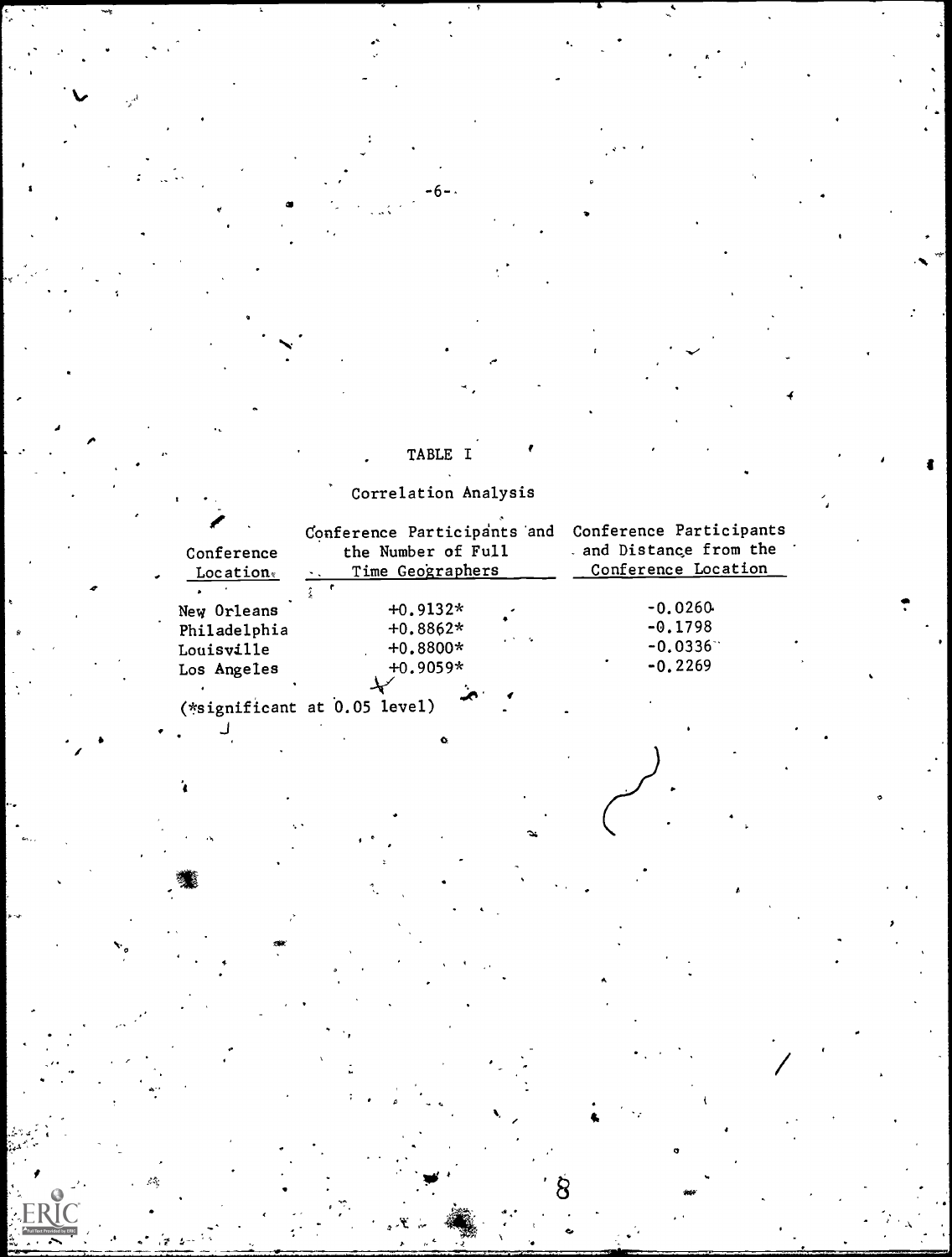### TABLE II

٠7٠

Coefficients of Geographical Association<br>Between the Four Conference Distributions

|              | New Orleans | Philadelphia | Louisville    |  |
|--------------|-------------|--------------|---------------|--|
|              | ا#البہان    | ۰            |               |  |
| New Orleans  |             | $\cdots$     | $- - -$       |  |
| Philadelphia | 13.22       | ---          | $\frac{1}{2}$ |  |
| Louisville   | 14.10       | 12.23,       | ---           |  |
| Los Angeles  | 17.31       | $-18.60$     | $18.66*$      |  |
|              |             |              |               |  |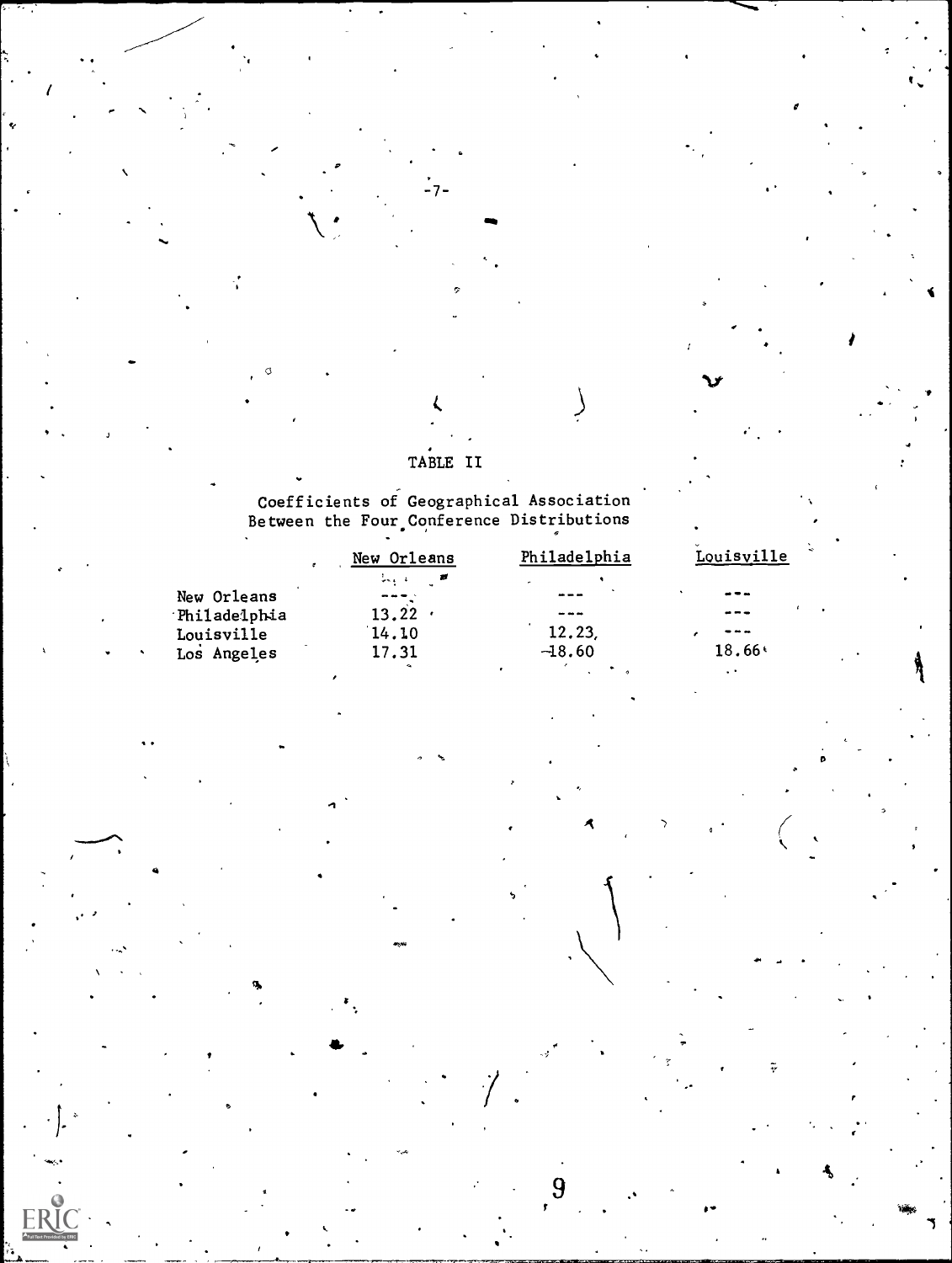|         |         | $\bullet$ . | List of Maps |                                                      |  |
|---------|---------|-------------|--------------|------------------------------------------------------|--|
|         | MAP I . |             |              | A.A.G. Conference Participants: New Orleans 1978     |  |
| MAP II  |         |             |              | A.A.G. Conference Participants: Philadelphia: 1979 . |  |
| MAP III |         |             |              | A.A.G. Conference Participants: Louisville 1980      |  |
| MAP     | - IV    |             |              | A.A.G. Conference Pagticipants: Los Angeles 1981     |  |

Ļ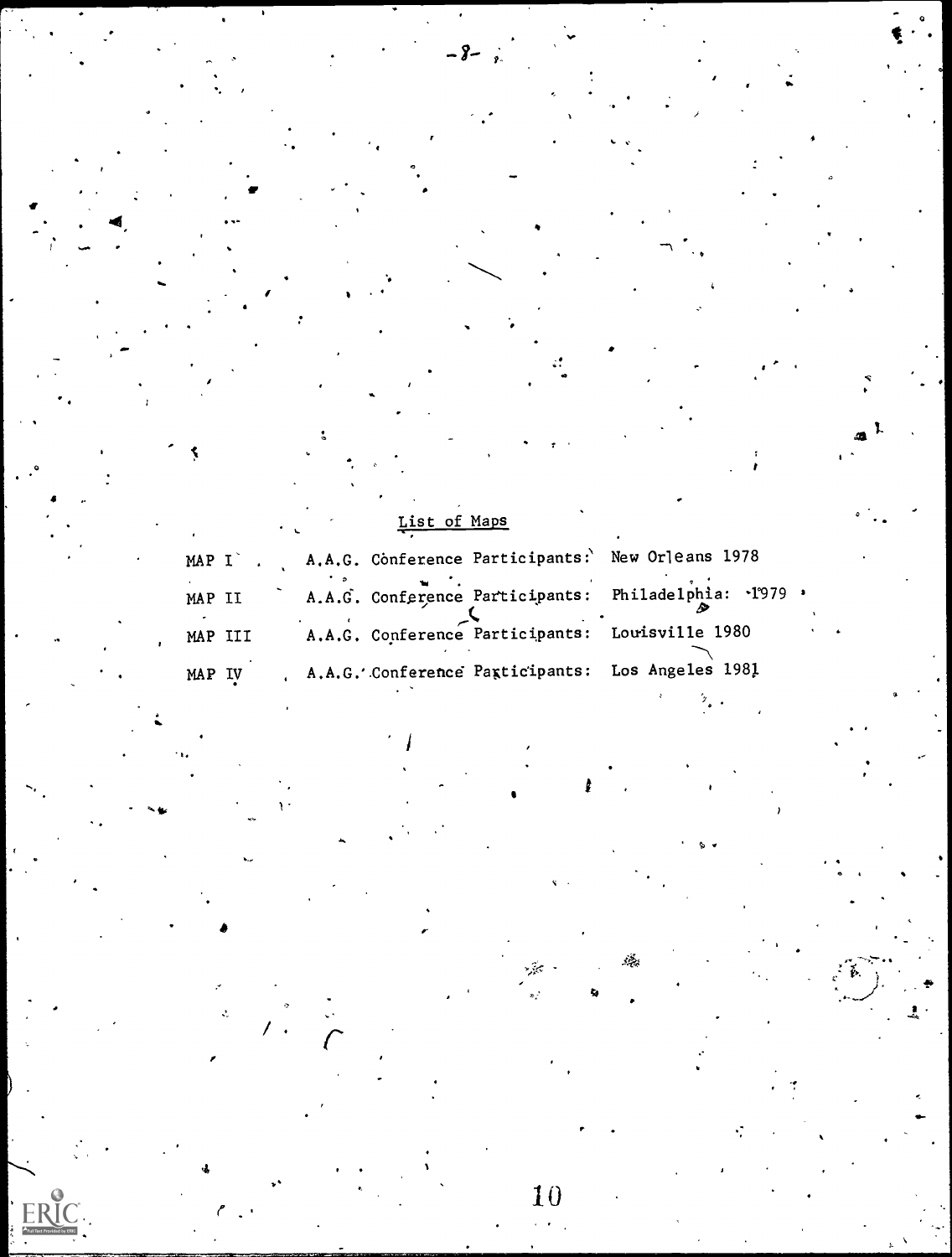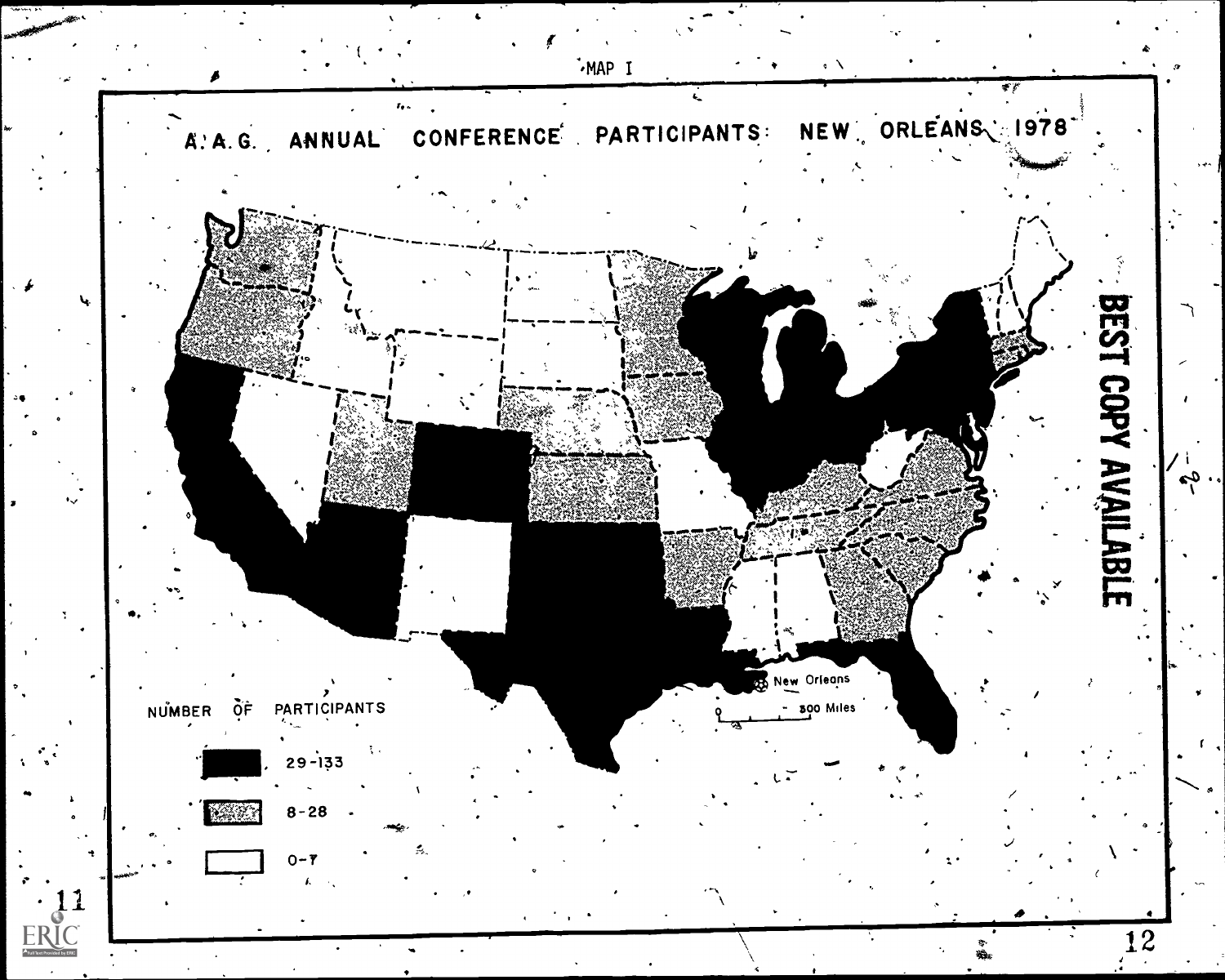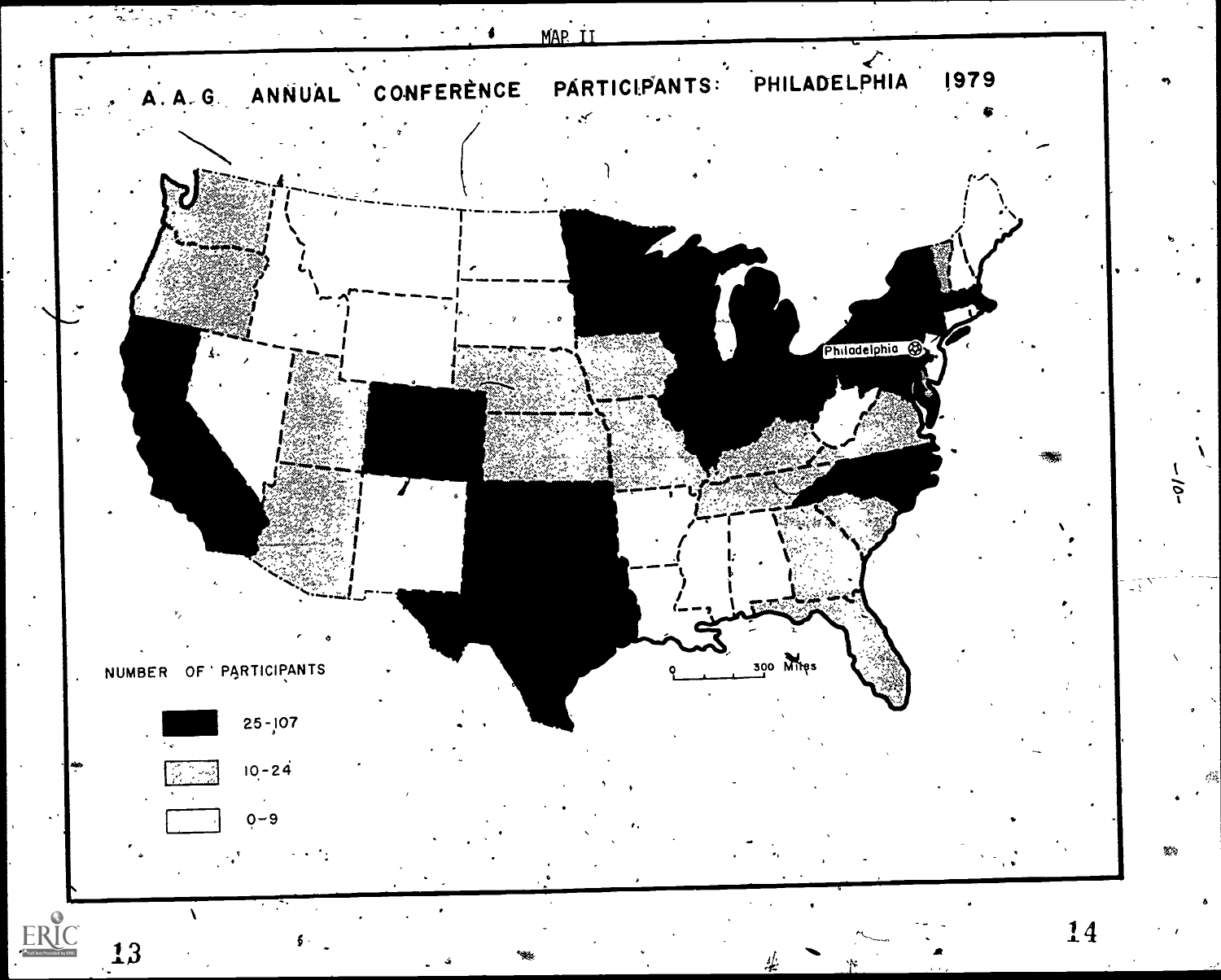